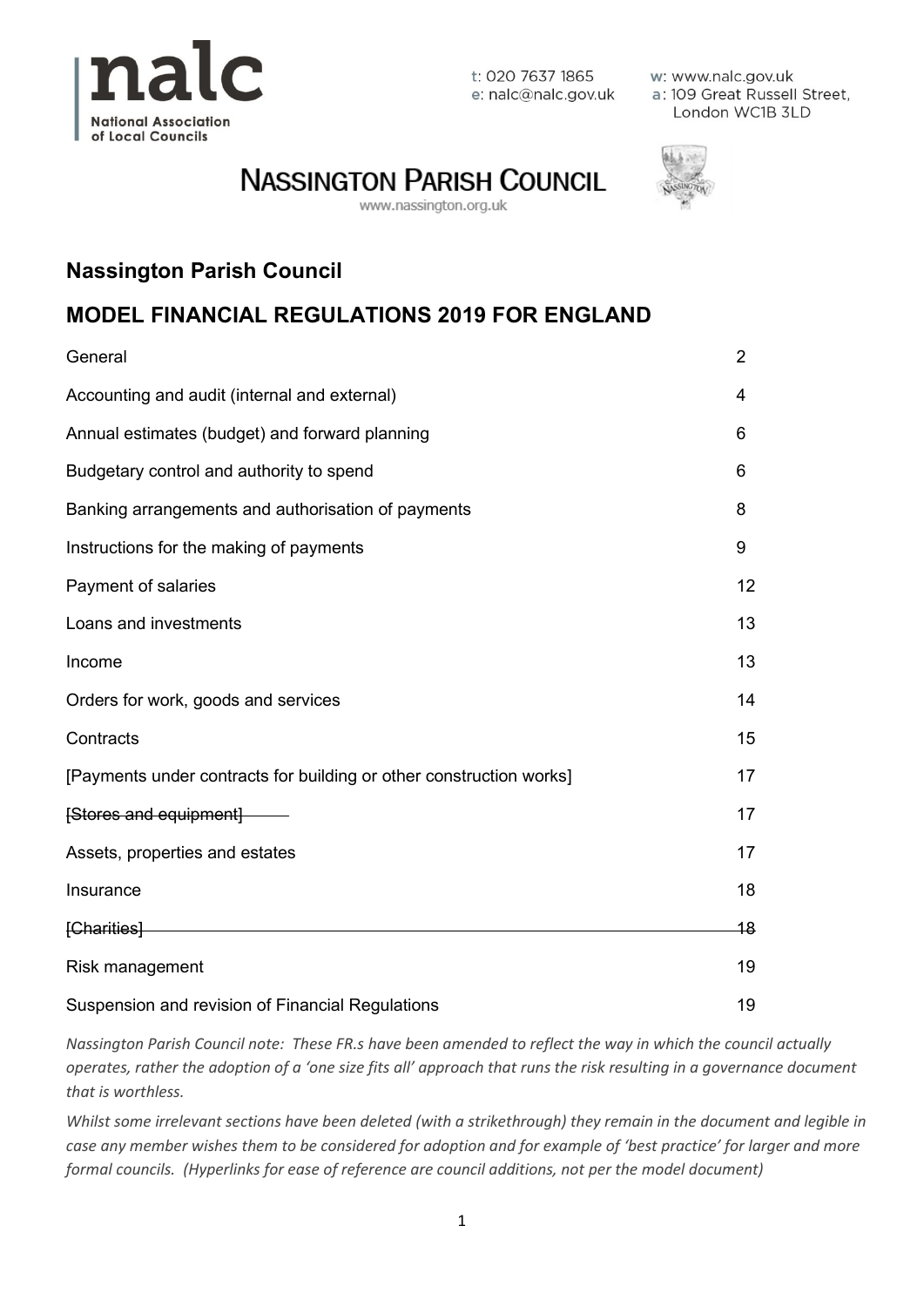These Financial Regulations were adopted by the council at its meeting held on 11<sup>th</sup> May 2022

## **1. General**

1.1. These financial regulations govern the conduct of financial management by the council and may only be amended or varied by resolution of the council. Financial regulations are one of the council's three governing policy documents providing procedural guidance for members and officers. Financial regulations must be observed in conjunction with the council's standing orders<sup>1</sup> and any individual financial regulations relating to contracts.

1.2. The council is responsible in law for ensuring that its financial management is adequate and effective and that the council has a sound system of internal control which facilitates the effective exercise of the council's functions, including arrangements for the management of risk.

1.3. The council's accounting control systems must include measures:

- for the timely production of accounts;
- that provide for the safe and efficient safeguarding of public money;
- to prevent and detect inaccuracy and fraud; and
- identifying the duties of officers.

1.4. These financial regulations demonstrate how the council meets these responsibilities and requirements.

1.5. At least once a year, prior to approving the Annual Governance Statement, the council must review the effectiveness of its system of internal control which shall be in accordance with proper practices.

1.6. Deliberate or wilful breach of these Regulations by an employee may give rise to disciplinary proceedings.

1.7. Members of council are expected to follow the instructions within these Regulations and not to entice employees to breach them. Failure to follow instructions within these Regulations brings the office of councillor into disrepute.

1.8. The Responsible Financial Officer (RFO) holds a statutory office to be appointed by the council. The Clerk has been appointed as RFO for this council and these regulations will apply accordingly.

1.9. The RFO;

- acts under the policy direction of the council:
- administers the council's financial affairs in accordance with all Acts, Regulations and proper practices;
- determines on behalf of the council its accounting records and accounting control systems;
- ensures the accounting control systems are observed;
- maintains the accounting records of the council up to date in accordance with proper practices;
- assists the council to secure economy, efficiency and effectiveness in the use of its resources; and
- produces financial management information as required by the council.

1.10. The accounting records determined by the RFO shall be sufficient to show and explain the council's transactions and to enable the RFO to ensure that any income and expenditure account and statement of balances, or record of receipts and payments and additional information, as the case may be, or management information prepared for the council from time to time comply with the Accounts and Audit Regulations.

<sup>1</sup> Model Standing Orders for Councils (2018 Edition) is available from NALC (©NALC 2018)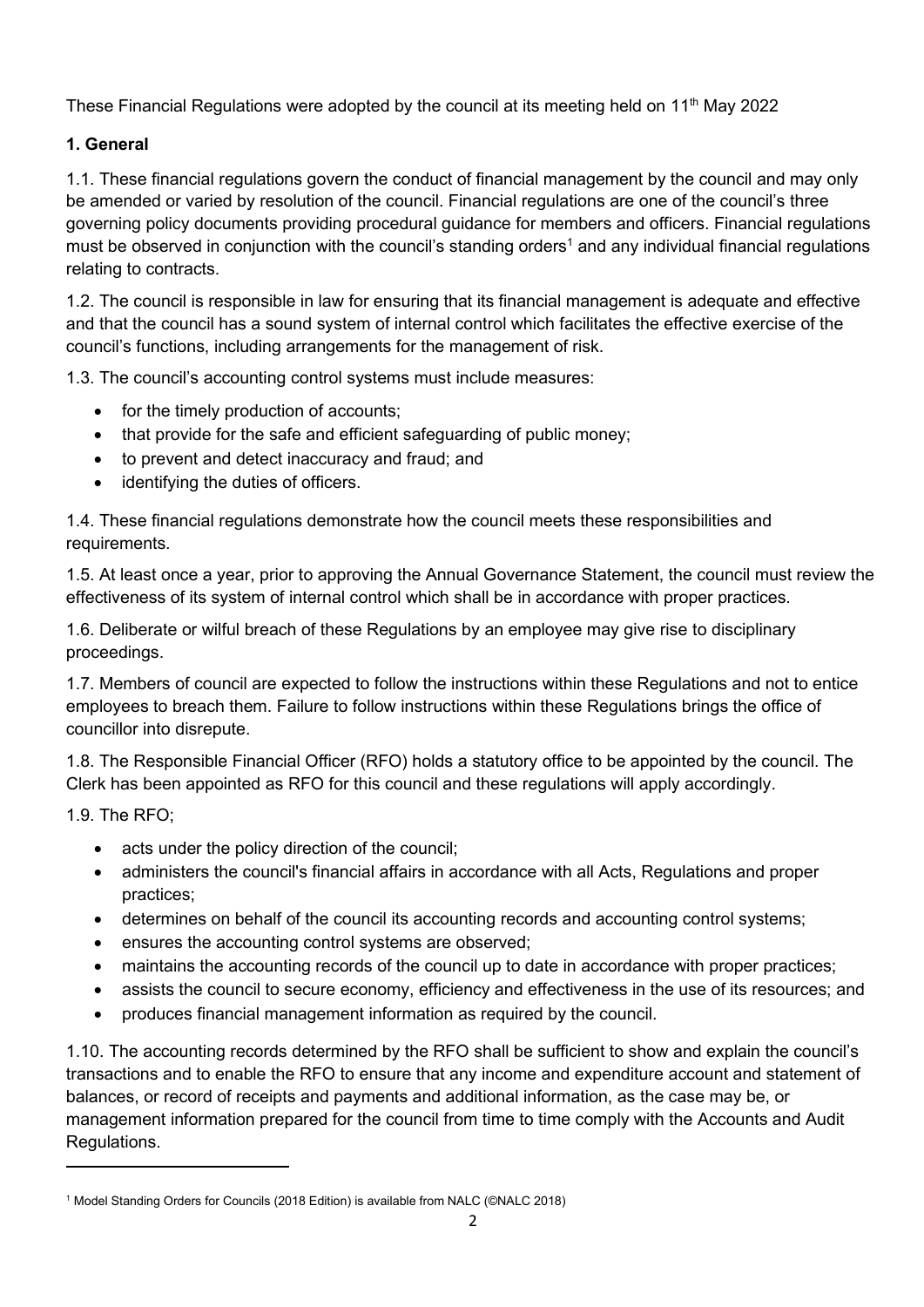- 1.11. The accounting records determined by the RFO shall in particular contain:
	- entries from day to day of all sums of money received and expended by the council and the matters to which the income and expenditure or receipts and payments account relate;
	- a record of the assets and liabilities of the council: and
	- wherever relevant, a record of the council's income and expenditure in relation to claims made, or to be made, for any contribution, grant or subsidy.

1.12. The accounting control systems determined by the RFO shall include:

- procedures to ensure that the financial transactions of the council are recorded as soon as reasonably practicable and as accurately and reasonably as possible;
- procedures to enable the prevention and detection of inaccuracies and fraud and the ability to reconstruct any lost records;
- identification of the duties of officers dealing with financial transactions and division of responsibilities of those officers in relation to significant transactions;
- procedures to ensure that uncollectable amounts, including any bad debts are not submitted to the council for approval to be written off except with the approval of the RFO and that the approvals are shown in the accounting records; and
- measures to ensure that risk is properly managed.

1.13. The council is not empowered by these Regulations or otherwise to delegate certain specified decisions. In particular any decision regarding:

- setting the final budget or the precept (council tax requirement):
- approving accounting statements;
- approving an annual governance statement;
- borrowing;
- writing off bad debts;
- declaring eligibility for the General Power of Competence; and
- addressing recommendations in any report from the internal or external auditors, shall be a matter for the full council only.

1.14. In addition, the council must:

- determine and keep under regular review the bank mandate for all council bank accounts;
- approve any grant or a single commitment in excess of **£750;** and
- in respect of the annual salary for any employee have regard to recommendations about annual salaries of employees made by the relevant committee in accordance with its terms of reference.

1.15. In these financial regulations, references to the Accounts and Audit Regulations or 'the regulations' shall mean the regulations issued under the provisions of section 27 of the Audit Commission Act 1998, or any superseding legislation, and then in force unless otherwise specified.

In these financial regulations the term 'proper practice' or 'proper practices' shall refer to guidance issued in *Governance and Accountability for Local Councils - a Practitioners' Guide (England)* issued by the Joint Practitioners Advisory Group (JPAG), available from the websites of NALC and the Society for Local Council Clerks (SLCC).

## **2. Accounting and audit (internal and external)**

2.1. All accounting procedures and financial records of the council shall be determined by the RFO in accordance with the Accounts and Audit Regulations, appropriate guidance and proper practices.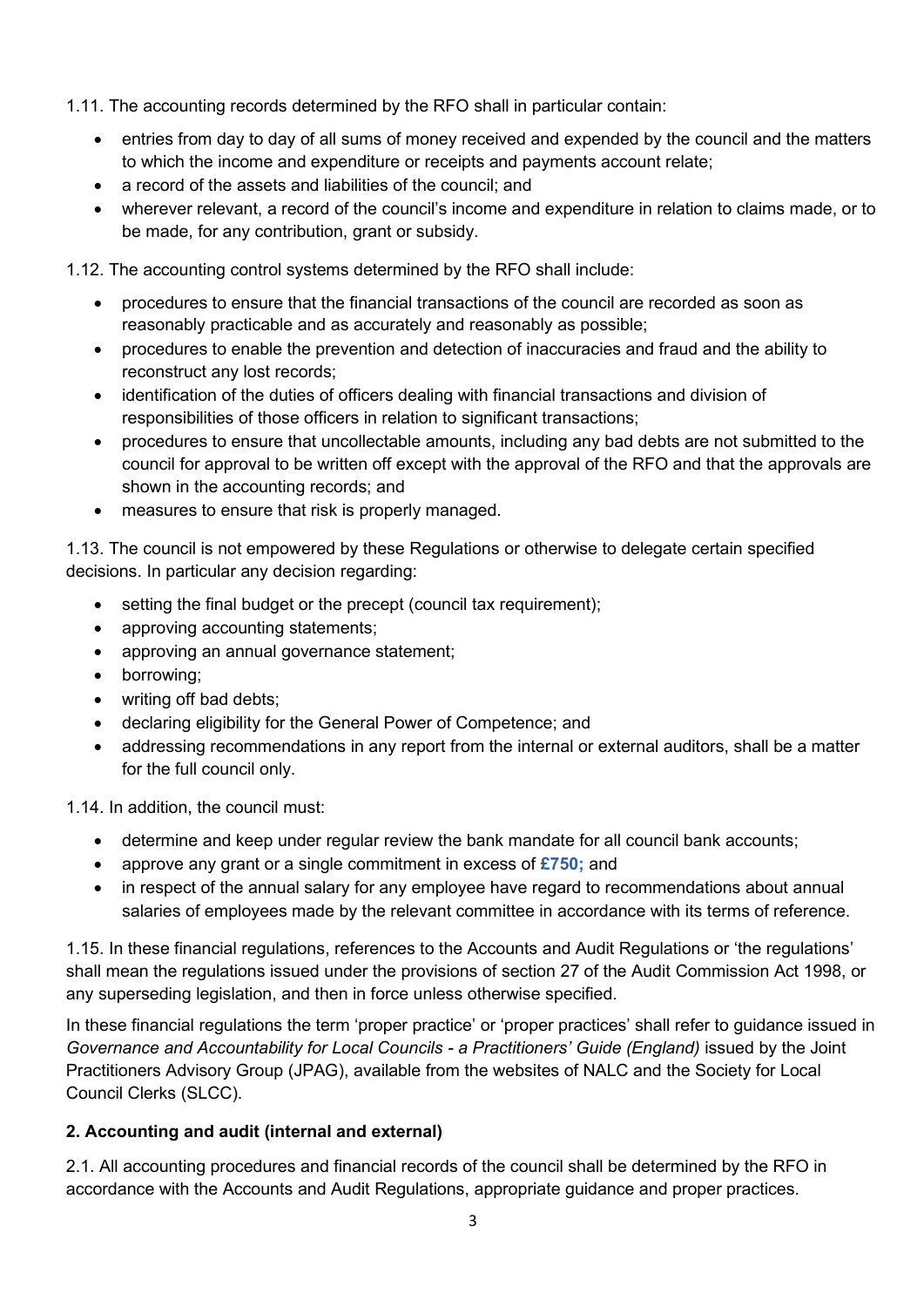2.2. On a regular basis, at least once in each quarter, and at each financial year end, a member other than the Chairman [or a cheque signatory] shall be appointed to verify bank reconciliations (for all accounts) produced by the RFO. The member shall sign the reconciliations and the original bank statements (or similar document) as evidence of verification. This activity shall on conclusion be reported, including any exceptions, to and noted by the council [Finance Committee].

2.3. The RFO shall complete the annual statement of accounts, annual report, and any related documents of the council contained in the Annual Return (as specified in proper practices) as soon as practicable after the end of the financial year and having certified the accounts shall submit them and report thereon to the council within the timescales set by the Accounts and Audit Regulations.

2.4. The council shall ensure that there is an adequate and effective system of internal audit of its accounting records, and of its system of internal control in accordance with proper practices. Any officer or member of the council shall make available such documents and records as appear to the council to be necessary for the purpose of the audit and shall, as directed by the council, supply the RFO, internal auditor, or external auditor with such information and explanation as the council considers necessary for that purpose.

2.5. The internal auditor shall be appointed by and shall carry out the work in relation to internal controls required by the council in accordance with proper practices.

2.6. The internal auditor shall:

- be competent and independent of the financial operations of the council;
- report to council in writing, or in person, on a regular basis with a minimum of one annual written report during each financial year;
- to demonstrate competence, objectivity and independence, be free from any actual or perceived conflicts of interest, including those arising from family relationships; and
- has no involvement in the financial decision making, management or control of the council

2.7. Internal or external auditors may not under any circumstances:

- perform any operational duties for the council;
- initiate or approve accounting transactions; or
- direct the activities of any council employee, except to the extent that such employees have been appropriately assigned to assist the internal auditor.

2.8. For the avoidance of doubt, in relation to internal audit the terms 'independent' and 'independence' shall have the same meaning as is described in proper practices.

2.9. The RFO shall make arrangements for the exercise of electors' rights in relation to the accounts including the opportunity to inspect the accounts, books, and vouchers and display or publish any notices and statements of account required by Audit Commission Act 1998, or any superseding legislation, and the Accounts and Audit Regulations.

2.10. The RFO shall, without undue delay, bring to the attention of all councillors any correspondence or report from internal or external auditors.

## **3. Annual estimates (budget) and forward planning**

[3.1. Each committee (if any) shall review its three-year forecast of revenue and capital receipts and payments. Having regard to the forecast, it shall thereafter formulate and submit proposals for the following financial year to the council not later than the end of [November] each year including any proposals for revising the forecast.]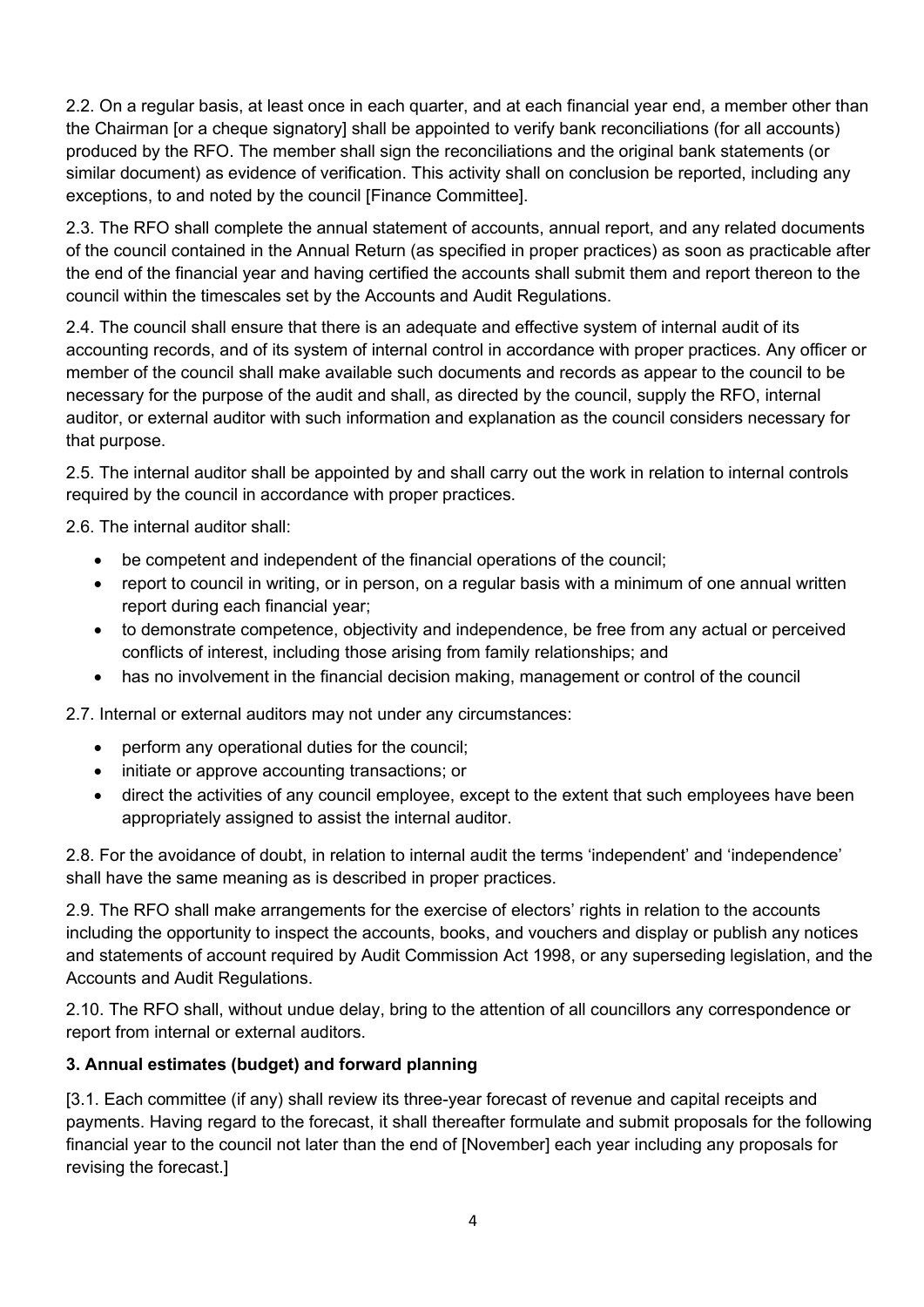3.2. The RFO must each year, by no later than **December** prepare detailed estimates of all receipts and payments including the use of reserves and all sources of funding for the following financial year in the form of a budget to be considered by the [relevant committee and the] council.

3.3. The council shall consider annual budget proposals in relation to the council's three year forecast of revenue and capital receipts and payments including recommendations for the use of reserves and sources of funding and update the forecast accordingly.

3.4. The council shall fix the precept (council tax requirement), and relevant basic amount of council tax to be levied for the ensuing financial year not later than by the end of January each year. The RFO shall issue the precept to the billing authority and shall supply each member with a copy of the approved annual budget.

3.5. The approved annual budget shall form the basis of financial control for the ensuing year.

## **4. Budgetary control and authority to spend**

4.1. Expenditure on revenue items may be authorised up to the amounts included for that class of expenditure in the approved budget. This authority is to be determined by:

- the council for all items over £**750**;
- a duly delegated committee of the council for items over under £750 or
- the Clerk, in conjunction with Chairman of Council or Chairman of the appropriate committee, for any items below £**750**.

Such authority is to be evidenced by a minute or by an authorisation slip duly signed by the Clerk, and where necessary also by the appropriate Chairman.

Contracts may not be disaggregated to avoid controls imposed by these regulations.

4.2. No expenditure may be authorised that will exceed the amount provided in the revenue budget for that class of expenditure other than by resolution of the council, or duly delegated committee. During the budget year and with the approval of council having considered fully the implications for public services, unspent and available amounts may be moved to other budget headings or to an earmarked reserve as appropriate ('virement').

4.3. Unspent provisions in the revenue or capital budgets for completed projects shall not be carried forward to a subsequent year, (**but may be carried forward as earmarked reserve.)**

4.4. The salary budgets are to be reviewed at least annually in [October] for the following financial year and such review shall be evidenced by a hard copy schedule signed by the Clerk and the Chairman of Council or relevant committee. The RFO will inform committees of any changes impacting on their budget requirement for the coming year in good time.

4.5. In cases of extreme risk to the delivery of council services, the clerk may authorise revenue expenditure on behalf of the council which in the clerk's judgement it is necessary to carry out. Such expenditure includes repair, replacement or other work, whether or not there is any budgetary provision for the expenditure, subject to a limit of [£**750**]. The Clerk shall report such action to the chairman as soon as possible and to the council as soon as practicable thereafter.

4.6. No expenditure shall be authorised in relation to any capital project and no contract entered into or tender accepted involving capital expenditure unless the council is satisfied that the necessary funds are available and the requisite borrowing approval has been obtained.

4.7. All capital works shall be administered in accordance with the council's standing orders and financial regulations relating to contracts.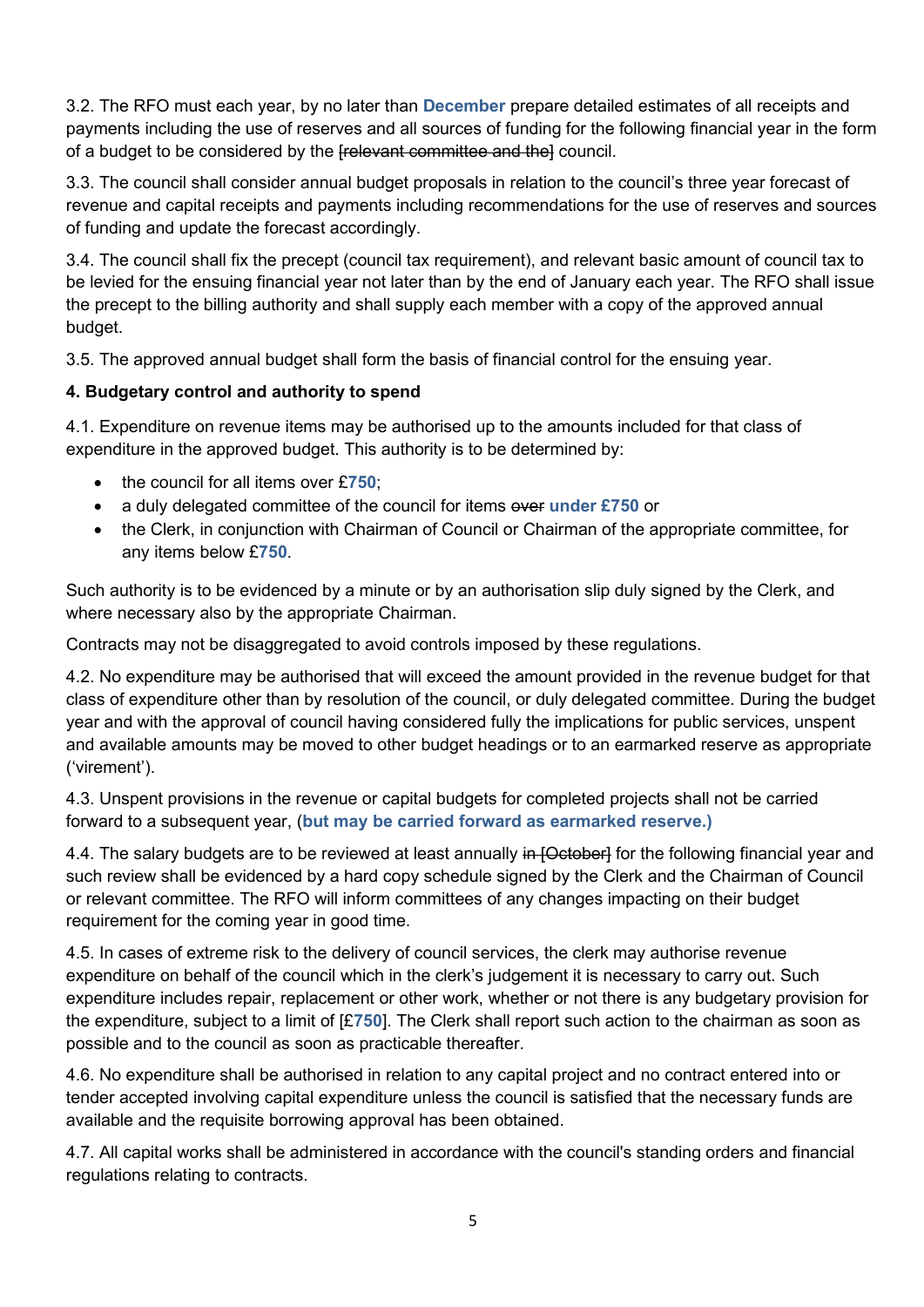4.8. The RFO shall regularly provide the council with a statement of receipts and payments to date under each head of the budgets, comparing actual expenditure to the appropriate date against that planned as shown in the budget. These statements are to be prepared at least at the end of each financial quarter and shall show explanations of material variances. For this purpose "material" shall be in excess of  $[£100]$  or 15% of the budget.

4.9. Changes in earmarked reserves shall be approved by council as part of the budgetary control process.

## **5. Banking arrangements and authorisation of payments**

5.1. The council's banking arrangements, including the bank mandate, shall be made by the RFO and approved by the council; banking arrangements may not be delegated to a committee. They shall be regularly reviewed for safety and efficiency. [The council shall seek credit references in respect of members or employees who act as signatories.]

5.2. The RFO shall prepare a schedule of payments requiring authorisation, forming part of the Agenda for the Meeting and, together with the relevant invoices, present the schedule to council for finance committeel. The council */ committee* shall review the schedule for compliance and, having satisfied itself shall authorise payment by a resolution of the council for finance committee]. The approved schedule shall be ruled off and initialled by the Chairman of the Meeting. A detailed list of all payments shall be disclosed within or as an attachment to the minutes of the meeting at which payment was authorised. Personal payments (including salaries, wages, expenses and any payment made in relation to the termination of a contract of employment) may be summarised to remove public access to any personal information.

5.3. All invoices for payment shall be examined, verified and certified by the RFO to confirm that the work, goods or services to which each invoice relates has been received, carried out, examined and represents expenditure previously approved by the council.

5.4. The RFO shall examine invoices for arithmetical accuracy and analyse them to the appropriate expenditure heading. The RFO shall take all steps to pay all invoices submitted, and which are in order, at the next available council for Finance Committeel meeting.

5.5. The Clerk and RFO shall have delegated authority to authorise the payment of items only in the following circumstances:

a) If a payment is necessary to avoid a charge to interest under the Late Payment of Commercial Debts (Interest) Act 1998, and the due date for payment is before the next scheduled Meeting of council, where the Clerk and RFO certify that there is no dispute or other reason to delay payment, provided that a list of such payments shall be submitted to the next appropriate meeting of council [or finance committee];

b) An expenditure item authorised under 5.6 below (continuing contracts and obligations) provided that a list of such payments shall be submitted to the next appropriate meeting of council [or finance committee]; or

c) fund transfers within the councils banking arrangements up to the sum of  $E$ 10,000, provided that a list of such payments shall be submitted to the next appropriate meeting of council for finance committee].

## d) Payments made using the council's prepaid credit card arrangement

5.6. For each financial year the Clerk and RFO shall draw up a list of due payments which arise on a regular basis as the result of a continuing contract, statutory duty, or obligation (such as but not exclusively) Salaries, PAYE and NI, Superannuation Fund and regular maintenance contracts, electricity and the like for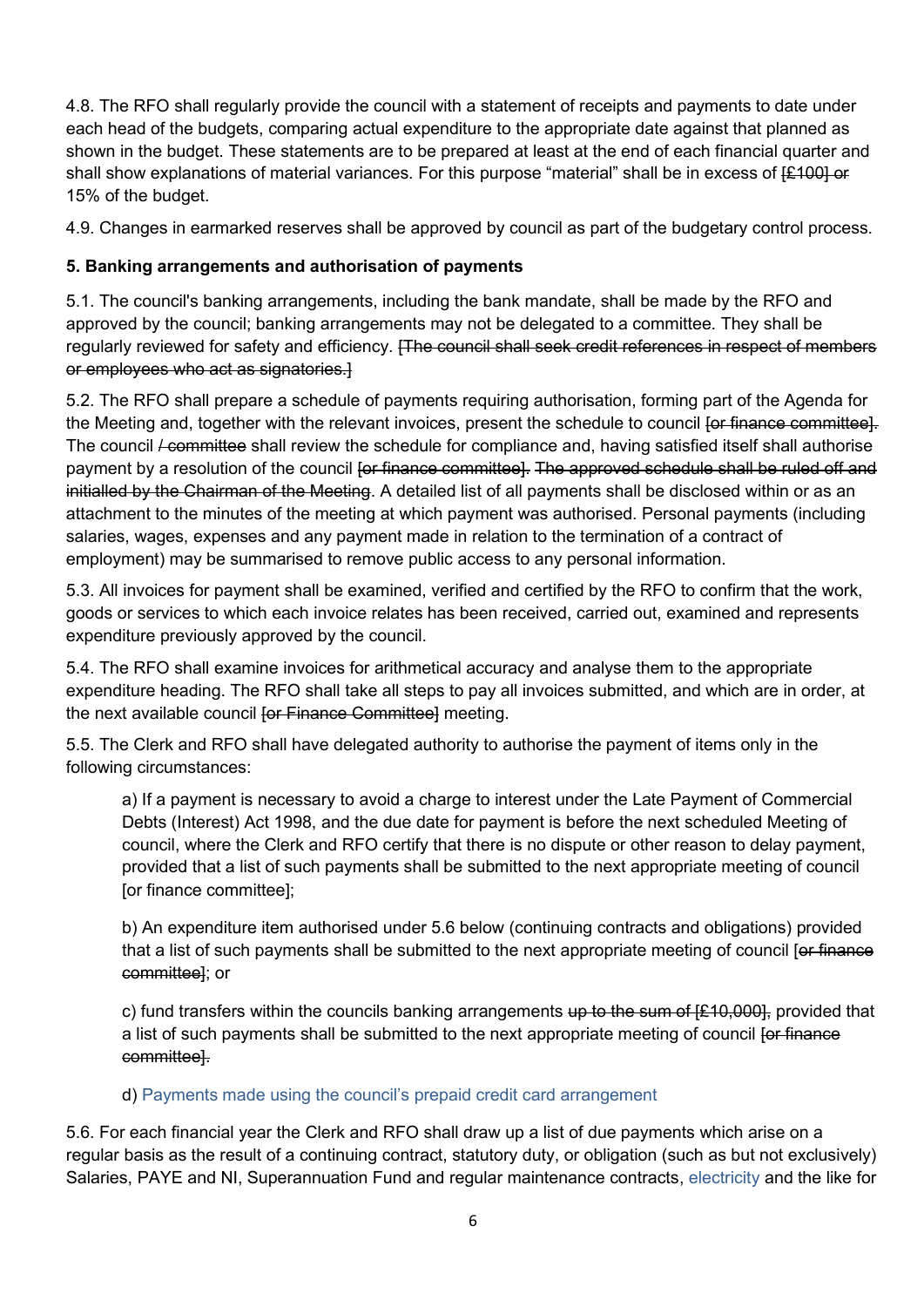which council *for a duly authorised committee*, may authorise payment for the year provided that the requirements of regulation 4.1 (Budgetary Controls) are adhered to, provided also that a list of such payments shall be submitted to the next appropriate meeting of council for Finance Committee.

5.7. A record of regular payments made under 5.6 above shall be drawn up and be signed by two members on each and every occasion when payment is authorised - thus controlling the risk of duplicated payments being authorised and / or made.

5.8. In respect of grants a duly authorised committee shall approve expenditure within any limits set by council and in accordance with any policy statement approved by council. Any Revenue or Capital Grant in excess of £**750** shall before payment, be subject to ratification by resolution of the council.

5.9. Members are subject to the Code of Conduct that has been adopted by the council and shall comply with the Code and Standing Orders when a decision to authorise or instruct payment is made in respect of a matter in which they have a disclosable pecuniary or other interest, unless a dispensation has been granted.

5.10. The council will aim to rotate the duties of members in these Regulations so that onerous duties are shared out as evenly as possible over time.

5.11. Any changes in the recorded details of suppliers, such as bank account records, shall be approved in writing by a Member.

#### **6. Instructions for the making of payments**

6.1. The council will make safe and efficient arrangements for the making of its payments.

6.2. Following authorisation under Financial Regulation 5 above, the council, a duly delegated committee or, if so delegated, the Clerk or RFO shall give instruction that a payment shall be made.

6.3. All payments shall be affected by cheque or other instructions to the council's bankers, or otherwise, in accordance with a resolution of council [or duly delegated committee].

6.4. Cheques or orders for payment drawn on the bank account in accordance with the schedule as presented to council or committee shall be signed by  $\beta$  [one] two members of council. Bank payments will be created by the clerk and authorised by two members **[and countersigned by the Clerk,]** in accordance with a resolution instructing that payment. A member who is a bank signatory, having a connection by virtue of family or business relationships with the beneficiary of a payment, should not, under normal circumstances, be a signatory to the payment in question.

6.5. To indicate agreement of the details shown on the cheque or order for payment with the counterfoil and the invoice or similar documentation, the signatories shall each also initial the cheque counterfoil.

6.6. Cheques or orders for payment shall not normally be presented for signature other than at a council or committee meeting (including immediately before or after such a meeting). Any signatures or authorisations obtained away from such meetings shall be reported to the council for Finance Committee] at the next convenient meeting.

6.7. If thought appropriate by the council, payment for utility supplies (energy, telephone and water) and any National Non-Domestic Rates may be made by variable direct debit provided that the instructions are signed by two members and any payments are reported to council as made. The approval of the use of a variable direct debit shall be renewed by resolution of the council at least every two years.

6.8. If thought appropriate by the council, payment for certain items (principally salaries) may be made by banker's standing order provided that the instructions are signed, or otherwise evidenced by two members are retained and any payments are reported to council as made. The approval of the use of a banker's standing order shall be renewed by resolution of the council at least every two years.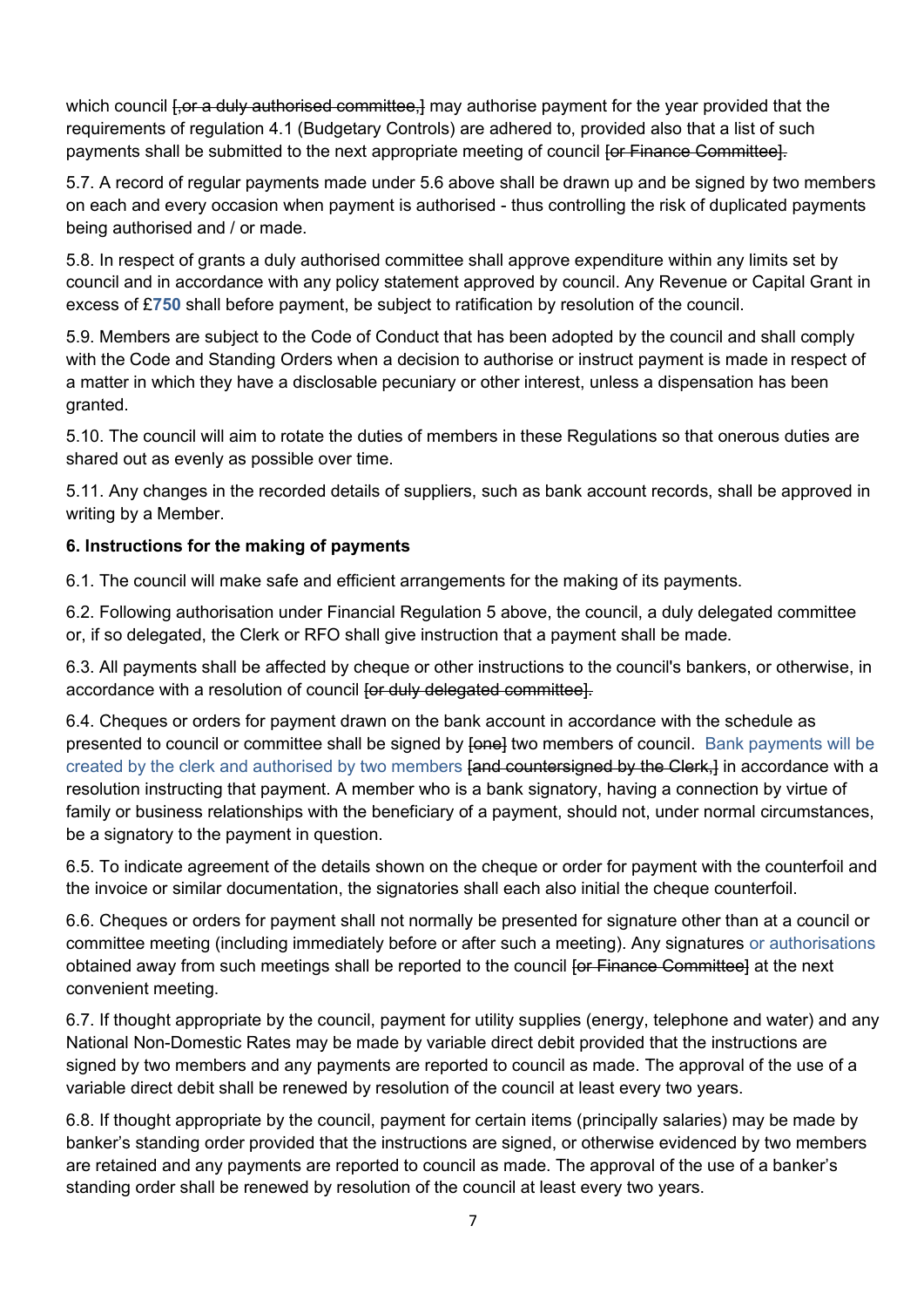6.9. If thought appropriate by the council, payment for certain items may be made by BACS or CHAPS methods provided that the instructions for each payment are signed, or otherwise evidenced, by two authorised bank signatories, are retained and any payments are reported to council as made. The approval of the use of BACS or CHAPS shall be renewed by resolution of the council at least every two years.

6.10. If thought appropriate by the council payment for certain items may be made by internet banking transfer provided evidence is retained showing which members approved the payment.

6.11. Where a computer requires use of a personal identification number (PIN) or other password(s), for access to the council's records on that computer, a note shall be made of the PIN and Passwords and shall be handed to and retained by the Chairman of Council in a sealed dated envelope. This envelope may not be opened other than in the presence of two other councillors. After the envelope has been opened, in any circumstances, the PIN and / or passwords shall be changed as soon as practicable. The fact that the sealed envelope has been opened, in whatever circumstances, shall be reported to all members immediately and formally to the next available meeting of the council. This will not be required for a member's personal computer used only for remote authorisation of bank payments.

6.12. No employee or councillor shall disclose any PIN or password, relevant to the working of the council or its bank accounts, to any person not authorised in writing by the council or a duly delegated committee.

6.13. Regular back-up copies of the records on any computer shall be made and shall be stored securely away from the computer in question, and preferably off site.

6.14. The council, and any members using computers for the council's financial business, shall ensure that anti-virus, anti-spyware and firewall software with automatic updates, together with a high level of security, is used.

6.15. Where internet banking arrangements are made with any bank, the Clerk [RFO] shall be appointed as the Service Administrator. The bank mandate approved by the council shall identify a number of councillors who will be authorised to approve transactions on those accounts. The bank mandate will state clearly the amounts of payments that can be instructed by the use of the Service Administrator alone, or by the Service Administrator with a stated number of approvals.

6.16. Access to any internet banking accounts will be directly to the access page (which may be saved under "favourites"), and not through a search engine or e-mail link. Remembered or saved passwords facilities must not be used on any computer used for council banking work. Breach of this Regulation will be treated as a very serious matter under these regulations.

6.17. Changes to account details for suppliers, which are used for internet banking may only be changed on written hard copy notification by the supplier and supported by hard copy authority for change signed by [two of] the Clerk [the RFO] [a member]. A programme of regular checks of standing data with suppliers will be followed.

6.18. Any Debit Card issued for use will be specifically restricted to the Clerk [and the RFO] and will also be restricted to a single transaction maximum value of £**750** unless authorised by council or finance committee in writing before any order is placed.

6.19. A pre-paid debit card may be issued to employees with varying limits. These limits will be set by the council [Finance Committee]. Transactions and purchases made will be reported to the council [relevant] committee] and authority for topping-up shall be at the discretion of the council [relevant committee].

6.20. Any corporate credit card or trade card account opened by the council will be specifically restricted to use by the Clerk [and RFO] and shall be subject to automatic payment in full at each month-end**. Personal credit or debit cards of members or staff shall not be used under any circumstances.**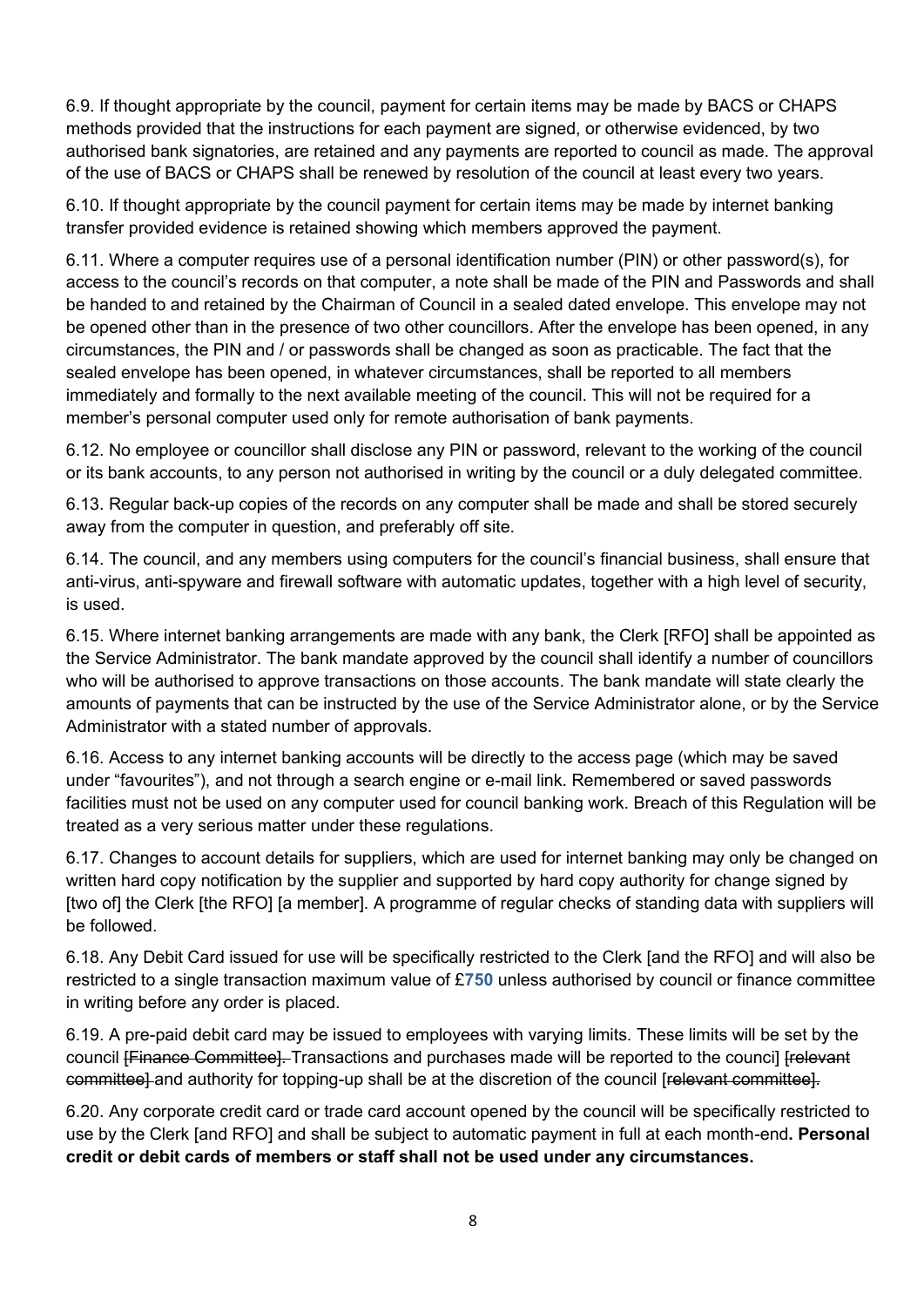6.21. The council will not maintain any form of cash float. All cash received must be banked intact. Any payments made in cash by the Clerk [or RFO] (for example for postage or minor stationery items) shall be refunded on a regular basis, at least quarterly.

#### **OR**

[6.22. The RFO may provide petty cash to officers for the purpose of defraying operational and other expenses. Vouchers for payments made shall be forwarded to the RFO with a claim for reimbursement.

a) The RFO shall maintain a petty cash float of [£250] for the purpose of defraying operational and other expenses. Vouchers for payments made from petty cash shall be kept to substantiate the payment.

b) Income received must not be paid into the petty cash float but must be separately banked, as provided elsewhere in these regulations.

c) Payments to maintain the petty cash float shall be shown separately on the schedule of payments presented to council under 5.2 above.]

#### **7. Payment of salaries**

7.1. As an employer, the council shall make arrangements to meet fully the statutory requirements placed on all employers by PAYE and National Insurance legislation. The payment of all salaries shall be made in accordance with payroll records and the rules of PAYE and National Insurance currently operating, and salary rates shall be as agreed by council, or duly delegated committee.

7.2. Payment of salaries and payment of deductions from salary such as may be required to be made for tax, national insurance and pension contributions, or similar statutory or discretionary deductions must be made in accordance with the payroll records and on the appropriate dates stipulated in employment contracts, provided that each payment is reported to the next available council meeting, as set out in these regulations above.

7.3. No changes shall be made to any employee's pay, emoluments, or terms and conditions of employment without the prior consent of the council [relevant committee].

7.4. Each and every payment to employees of net salary and to the appropriate creditor of the statutory and discretionary deductions shall be recorded in a separate confidential record (confidential cash book). This confidential record is not open to inspection or review (under the Freedom of Information Act 2000 or otherwise) other than:

a) by any councillor who can demonstrate a need to know;

- b) by the internal auditor;
- c) by the external auditor; or
- d) by any person authorised under Audit Commission Act 1998, or any superseding legislation.

7.5. The total of such payments in each calendar month shall be reported with all other payments as made as may be required under these Financial Regulations, to ensure that only payments due for the period have actually been paid.

7.6. An effective system of personal performance management should be maintained for the senior officers.

7.7. Any termination payments shall be supported by a clear business case and reported to the council. Termination payments shall only be authorised by council.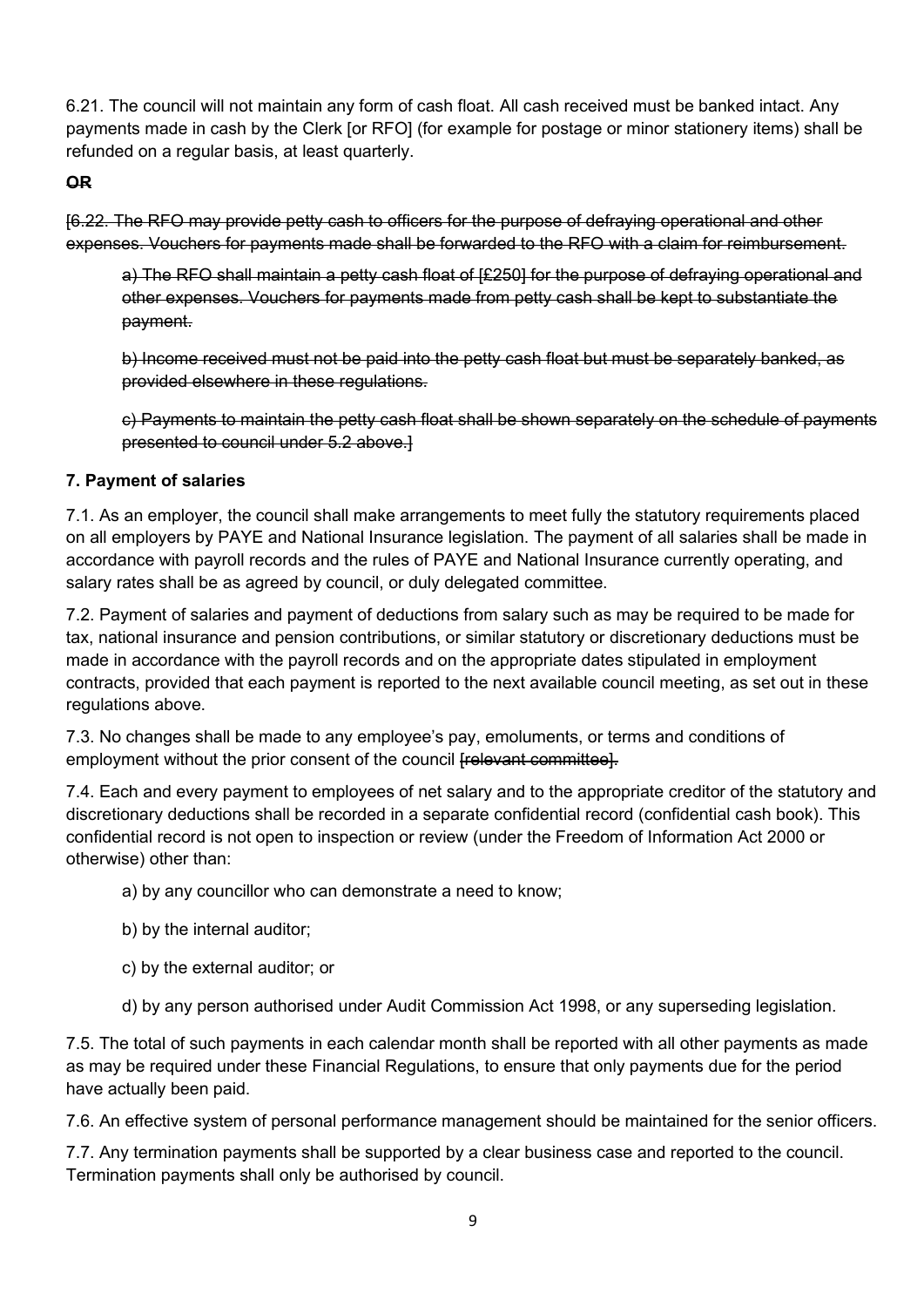7.8. Before employing interim staff, the council must consider a full business case.

## **8. Loans and investments**

8.1. All borrowings shall be affected in the name of the council, after obtaining any necessary borrowing approval. Any application for borrowing approval shall be approved by Council as to terms and purpose. The application for borrowing approval, and subsequent arrangements for the loan shall only be approved by full council.

8.2. Any financial arrangement which does not require formal borrowing approval from the Secretary of State/Welsh Assembly Government (such as Hire Purchase or Leasing of tangible assets) shall be subject to approval by the full council. In each case a report in writing shall be provided to council in respect of value for money for the proposed transaction.

8.3. The council will arrange with the council's banks and investment providers for the sending of a copy of each statement of account to the Chairman of the council at the same time as one is issued to the Clerk or RFO.

8.4. All loans and investments shall be negotiated in the name of the council and shall be for a set period in accordance with council policy.

8.5. The council shall consider the need for an Investment Strategy and Policy which, if drawn up, shall be in accordance with relevant regulations, proper practices and guidance. Any Strategy and Policy shall be reviewed by the council at least annually.

8.6. All investments of money under the control of the council shall be in the name of the council.

8.7. All investment certificates and other documents relating thereto shall be retained in the custody of the RFO.

8.8. Payments in respect of short term or long-term investments, including transfers between bank accounts held in the same bank, or branch, shall be made in accordance with Regulation 5 (Authorisation of payments) and Regulation 6 (Instructions for payments).

## **9. Income**

9.1. The collection of all sums due to the council shall be the responsibility of and under the supervision of the RFO.

9.2. Particulars of all charges to be made for work done, services rendered or goods supplied shall be agreed annually by the council, notified to the RFO and the RFO shall be responsible for the collection of all accounts due to the council.

9.3. The council will review all fees and charges at least annually, following a report of the Clerk.

9.4. Any sums found to be irrecoverable and any bad debts shall be reported to the council and shall be written off in the year.

9.5. All sums received on behalf of the council shall be banked intact as directed by the RFO. In all cases, all receipts shall be deposited with the council's bankers with such frequency as the RFO considers necessary.

9.6. The origin of each receipt shall be entered on the paying-in slip.

9.7. Personal cheques shall not be cashed out of money held on behalf of the council.

9.8. The RFO shall promptly complete any VAT Return that is required. Any repayment claim due in accordance with VAT Act 1994 section 33 shall be made at least annually coinciding with the financial year end.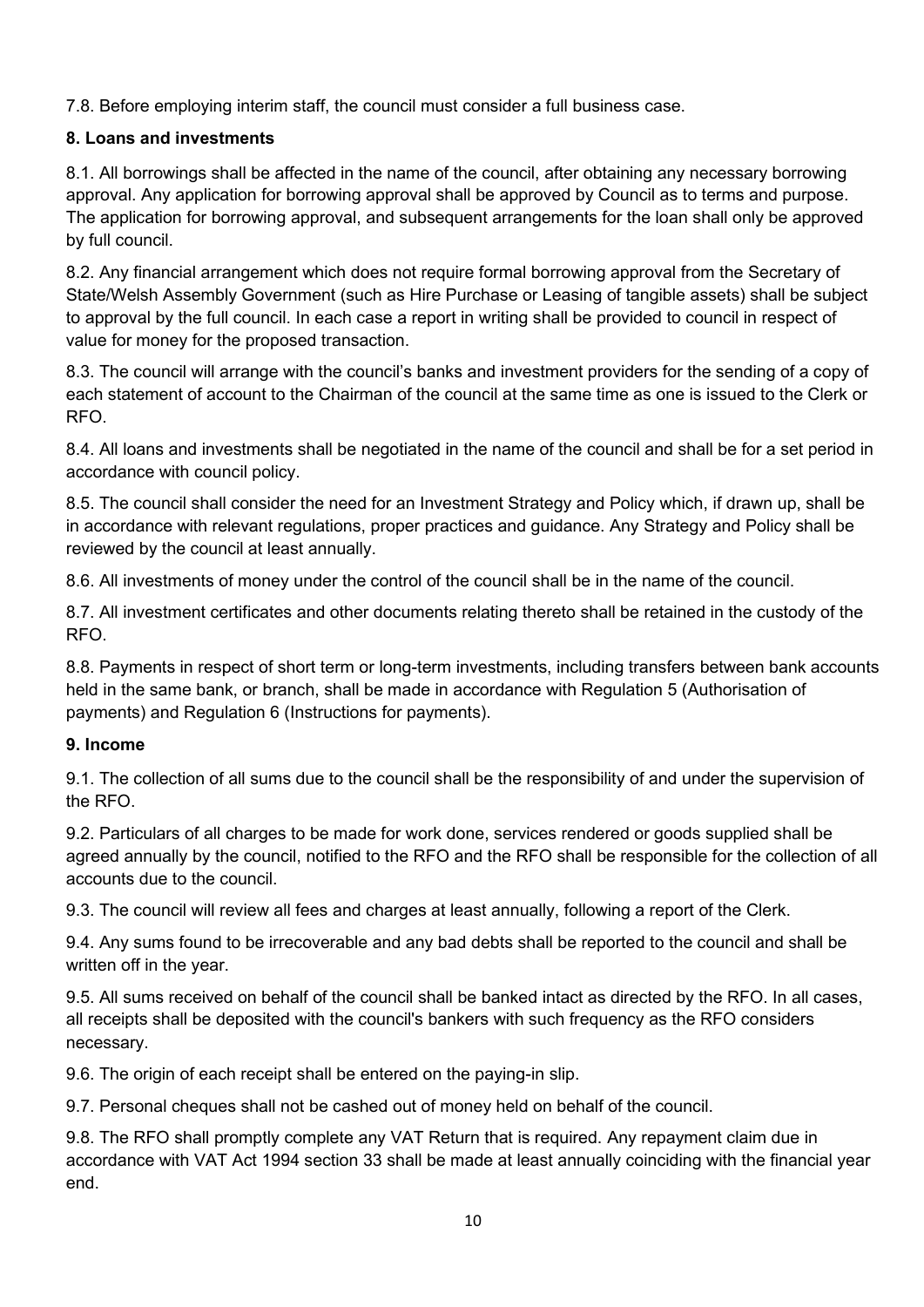9.9. Where any significant sums of cash are regularly received by the council, the RFO shall take such steps as are agreed by the council to ensure that more than one person is present when the cash is counted in the first instance, that there is a reconciliation to some form of control such as ticket issues, and that appropriate care is taken in the security and safety of individuals banking such cash.

[9.10. Any income arising which is the property of a charitable trust shall be paid into a charitable bank account. Instructions for the payment of funds due from the charitable trust to the council (to meet expenditure already incurred by the authority) will be given by the Managing Trustees of the charity meeting separately from any council meeting (see also Regulation 16 below).]

#### **10. Orders for work, goods and services**

10.1. An official order or letter shall be issued for all work, goods and services unless a formal contract is to be prepared or an official order would be inappropriate. Copies of orders shall be retained.

10.2. Order books shall be controlled by the RFO.

10.3. All members and officers are responsible for obtaining value for money at all times. An officer issuing an official order shall ensure as far as reasonable and practicable that the best available terms are obtained in respect of each transaction, usually by obtaining three or more quotations or estimates from appropriate suppliers, subject to any de minimis provisions in Regulation 11.1 below.

10.4. A member may not issue an official order or make any contract on behalf of the council.

10.5. The RFO shall verify the lawful nature of any proposed purchase before the issue of any order, and in the case of new or infrequent purchases or payments, the RFO shall ensure that the statutory authority shall be reported to the meeting at which the order is approved so that the minutes can record the power being used.

#### **11. Contracts**

11.1. Procedures as to contracts are laid down as follows:

a) Every contract shall comply with these financial regulations, and no exceptions shall be made otherwise than in an emergency provided that this regulation need not apply to contracts which relate to items (i) to (vi) below:

i. for the supply of gas, electricity, water, sewerage and telephone services;

ii. for specialist services such as are provided by legal professionals acting in disputes;

iii. for work to be executed or goods or materials to be supplied which consist of repairs to or parts for existing machinery or equipment or plant;

iv. for work to be executed or goods or materials to be supplied which constitute an extension of an existing contract by the council;

v. for additional audit work of the external auditor up to an estimated value of £500 (in excess of this sum the Clerk and RFO shall act after consultation with the Chairman and Vice Chairman of council); and

vi. for goods or materials proposed to be purchased which are proprietary articles and / or are only sold at a fixed price.

b) Where the council intends to procure or award a public supply contract, public service contract or public works contract as defined by The Public Contracts Regulations 2015 ("the Regulations")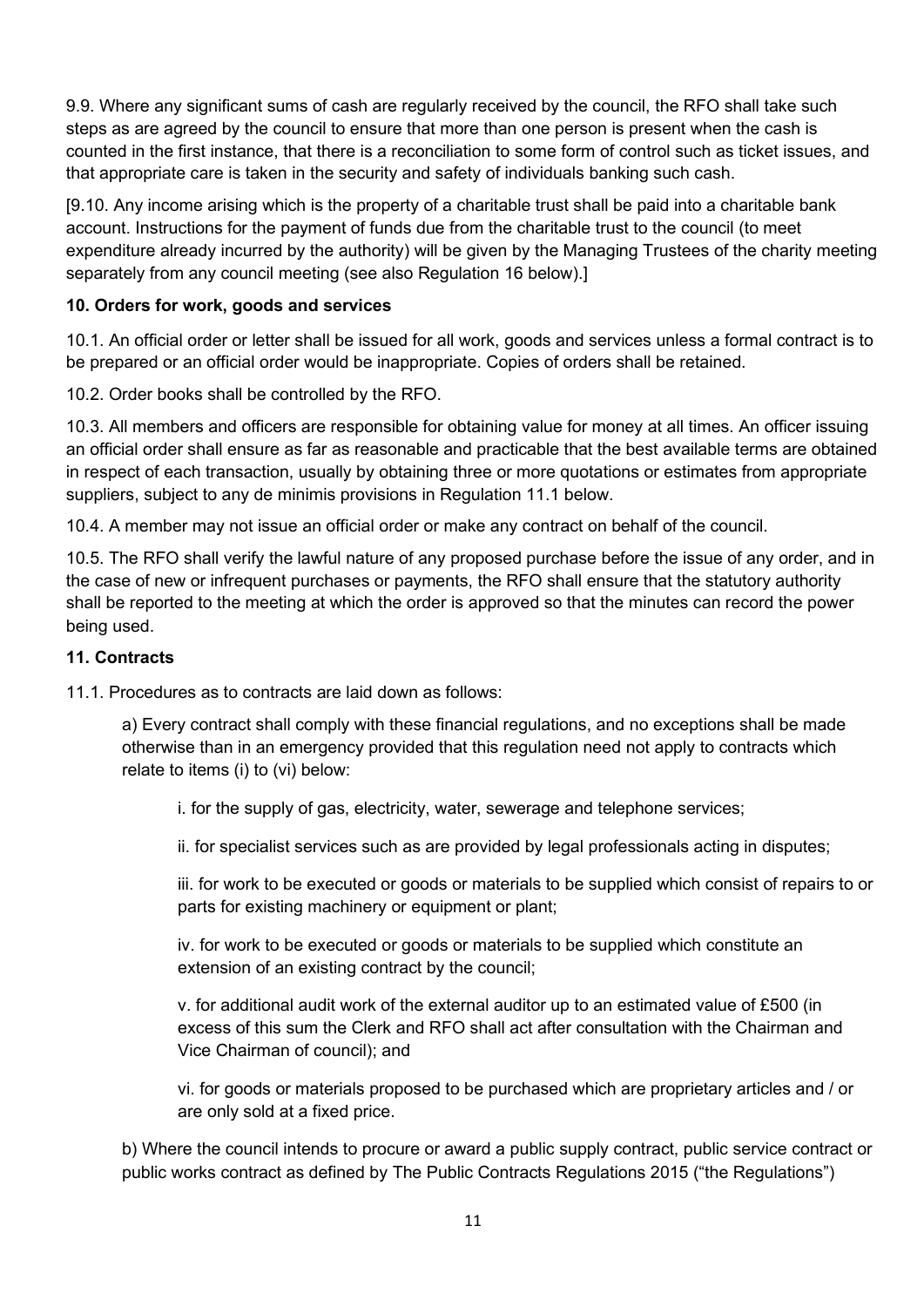which is valued at £25,000 or more, the council shall comply with the relevant requirements of the Regulations<sup>2</sup>.

c) The full requirements of The Regulations, as applicable, shall be followed in respect of the tendering and award of a public supply contract, public service contract or public works contract which exceed thresholds in The Regulations set by the Public Contracts Directive 2014/24/EU (which may change from time to time) $3$ .

d) When applications are made to waive financial regulations relating to contracts to enable a price to be negotiated without competition the reason shall be embodied in a recommendation to the council.

e) Such invitation to tender shall state the general nature of the intended contract and the Clerk shall obtain the necessary technical assistance to prepare a specification in appropriate cases. The invitation shall in addition state that tenders must be addressed to the Clerk in the ordinary course of post. Each tendering firm shall be supplied with a specifically marked envelope in which the tender is to be sealed and remain sealed until the prescribed date for opening tenders for that contract **or separate email address which will not be accessed until the prescribed date for opening tenders for that contract.**

f) All sealed tenders shall be opened at the same time on the prescribed date by the Clerk, where practical, in the presence of at least one member of council.

g) Any invitation to tender issued under this regulation shall be subject to Standing Orders 18d , and shall refer to the terms of the Bribery Act 2010.

h) When it is to enter into a contract of less than £25,000 in value for the supply of goods or materials or for the execution of works or specialist services other than such goods, materials, works or specialist services as are excepted as set out in paragraph (a) the Clerk or RFO shall obtain 3 quotations (priced descriptions of the proposed supply); where the value is below **£5000** and above £**750** the Clerk or RFO shall strive to obtain 3 estimates. Otherwise, Regulation 10.3 above shall apply.

i) The council shall not be obliged to accept the lowest or any tender, quote or estimate.

j) Should it occur that the council, or duly delegated committee, does not accept any tender, quote or estimate, the work is not allocated and the council requires further pricing, provided that the specification does not change, no person shall be permitted to submit a later tender, estimate or quote who was present when the original decision-making process was being undertaken.

#### **[12. Payments under contracts for building or other construction works]**

[12.1. Payments on account of the contract sum shall be made within the time specified in the contract by the RFO upon authorised certificates of the architect or other consultants engaged to supervise the contract (subject to any percentage withholding as may be agreed in the particular contract).]

[12.2. Where contracts provide for payment by instalments the RFO shall maintain a record of all such payments. In any case where it is estimated that the total cost of work carried out under a contract,

<sup>&</sup>lt;sup>2</sup> The Regulations require councils to use the Contracts Finder website to advertise contract opportunities, set out the procedures to be followed in awarding new contracts and to publicise the award of new contracts

<sup>3</sup> Thresholds currently applicable are:

a) For public supply and public service contracts 209,000 Euros (£181,302)

b) For public works contracts 5,225,000 Euros (£4,551,413)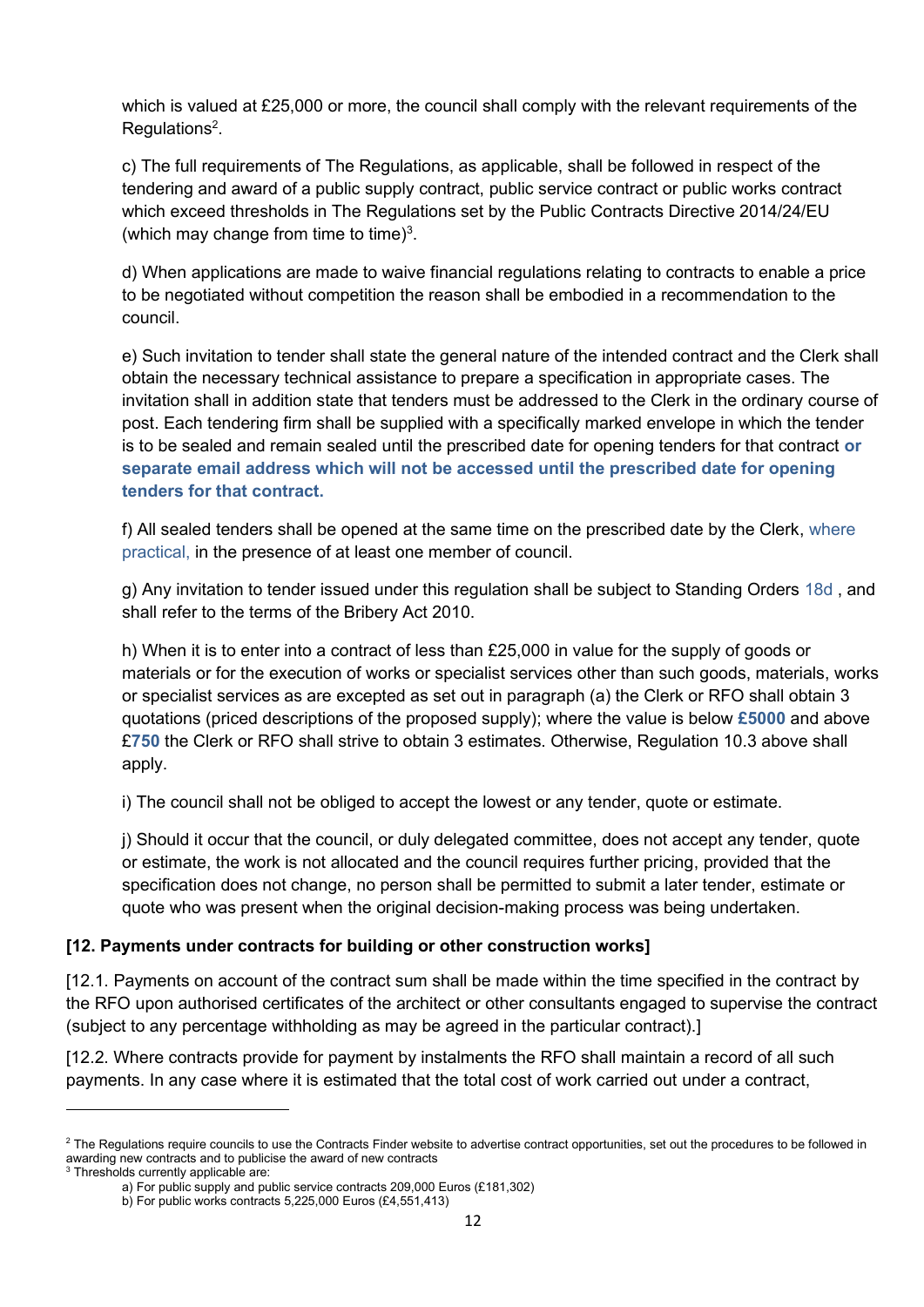excluding agreed variations, will exceed the contract sum of 5% or more a report shall be submitted to the council.]

[12.3. Any variation to a contract or addition to or omission from a contract must be approved by the council and Clerk to the contractor in writing, the council being informed where the final cost is likely to exceed the financial provision.]

## **[13. Stores and equipment]**

[13.1. The officer in charge of each section shall be responsible for the care and custody of stores and equipment in that section.]

[13.2. Delivery notes shall be obtained in respect of all goods received into store or otherwise delivered and goods must be checked as to order and quality at the time delivery is made.]

[13.3. Stocks shall be kept at the minimum levels consistent with operational requirements.]

[13.4. The RFO shall be responsible for periodic checks of stocks and stores at least annually.]

#### **14. Assets, properties and estates**

14.1. The Clerk shall make appropriate arrangements for the custody of all title deeds and Land Registry Certificates of properties held by the council. The RFO shall ensure a record is maintained of all properties held by the council, recording the location, extent, plan, reference, purchase details, nature of the interest, tenancies granted, rents payable and purpose for which held in accordance with Accounts and Audit Regulations.

14.2. No tangible moveable property shall be purchased or otherwise acquired, sold, leased or otherwise disposed of, without the authority of the council, together with any other consents required by law, save where the estimated value of any one item of tangible movable property does not exceed £250.

14.3. No real property (interests in land) shall be sold, leased or otherwise disposed of without the authority of the council, together with any other consents required by law. In each case a report in writing shall be provided to council in respect of valuation and surveyed condition of the property (including matters such as planning permissions and covenants) together with a proper business case (including an adequate level of consultation with the electorate).

14.4. No real property (interests in land) shall be purchased or acquired without the authority of the full council. In each case a report in writing shall be provided to council in respect of valuation and surveyed condition of the property (including matters such as planning permissions and covenants) together with a proper business case (including an adequate level of consultation with the electorate).

14.5. Subject only to the limit set in Regulation 14.2 above, no tangible moveable property shall be purchased or acquired without the authority of the full council. In each case a report in writing shall be provided to council with a full business case.

14.6. The RFO shall ensure that an appropriate and accurate Register of Assets and Investments is kept up to date. The continued existence of tangible assets shown in the Register shall be verified at least annually, possibly in conjunction with a health and safety inspection of assets.

#### **15. Insurance**

15.1. Following the annual risk assessment (per Regulation 17), the RFO shall effect all insurances and negotiate all claims on the council's insurers [in consultation with the Clerk].

[15.2. The Clerk shall give prompt notification to the RFO of all new risks, properties or vehicles which require to be insured and of any alterations affecting existing insurances.]